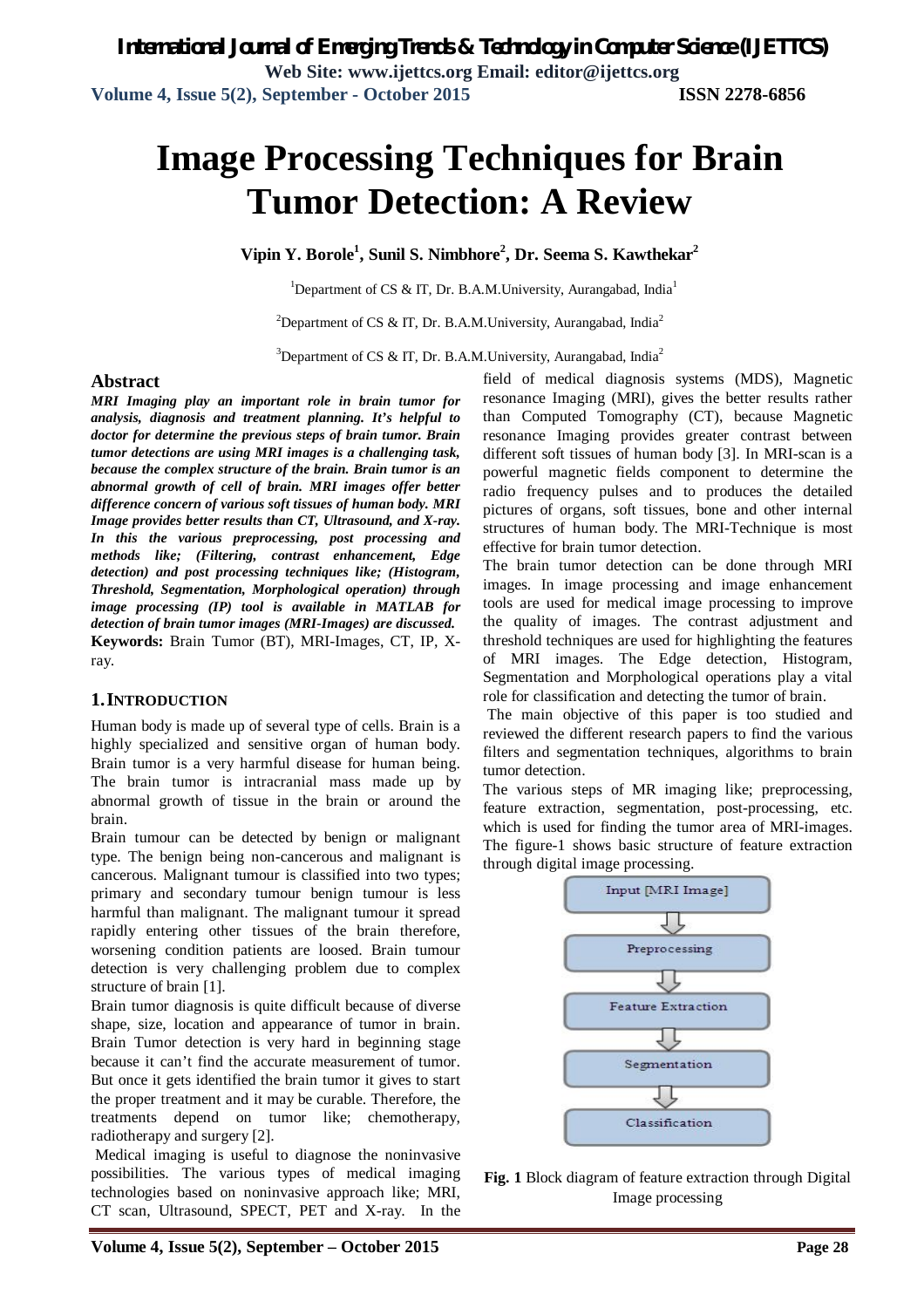# *International Journal of Emerging Trends & Technology in Computer Science (IJETTCS)* **Web Site: www.ijettcs.org Email: editor@ijettcs.org**

**Volume 4, Issue 5(2), September - October 2015 ISSN 2278-6856**

#### **2.LITERATURE REVIEW**

Many of the researchers proposed many methods, and algorithms for to find brain tumor, stroke and other Kinds of abnormalities in human brain using MR Images. Manoj K Kowar and Sourabh Yadav et al, 2012 his paper "Brain Tumor Detection and Segmentation Using Histogram Thresholding", they presents the novel techniques for the detection of tumor in brain using segmentation, histogram and thresholding [4].

Rajesh C. Patil and Dr. A. S. Bhalchandra et al, in his paper "Brain Tumor Extraction from MRI Images Using MATLAB", they focused on Meyer's flooding Watershed algorithm for segmentation and also presents the morphological operation [5].

Vinay Parameshwarappa and Nandish S. et al, 2014 in his paper "Segmented morphological approach to detect tumor in brain images", they proposed an algorithm for segmented morphological approach [6].

M. Karuna and Ankita Joshi et al, 2013, in his paper "Automatic detection of Brain tumor and analysis using Matlab" they presents the algorithm incorporates segmentation through Nero Fuzzy Classifier. The problem of this system is to train the system by neural network and it desires many input images are used to train the network. The developed system is used only for tumor detection not for other abnormalities [7].

R. B. Dubey, M. Hanmandlu, Shantaram Vasikarla et al, 2011, compare the image segmentation techniques in his paper "Evaluation of three methods for MRI brain tumor segmentation", they apply preprocessing techniques like; de-noising, image smoothing, image contrast enhancement and comparison of the level set methods and morphological marker controlled watershed approach and modified gradient magnitude region growing technique for MRI brain tumor segmentation. They concluded the MGMRGT method gives better result [8].

Sentilkumaran N and Thimmiaraja et al, 2014, Compare the image enhancement techniques in his paper "Histogram equalization for image enhancement using MRI brain images", they presented the study of image enhancement techniques and comparison of histogram equalization basic method like Brightness preserving adaptive histogram equalization (AHE), Local histogram equalization (LHE), global histogram equalization (GHE), Dynamic histogram equalization using different quality objective measures in MRI images. They also presented the better result on contrast using BPDHE method [10].

R. Preetha and G. R. Suresh et al, 2011, in his paper "Performance analysis of fuzzy C means algorithm in automated detection of brain tumor" they used fuzzy C means clustering for segmentation. That method given the high computational complexity. FCM shows good performance result in segmented the tumor tissue and accuracy of tumor. Segmentation was identified by applied the SVM classifier [11].

Amer AlBadarneh, Hasan Najadat and Ali M. Alraziqi et al, 2012, [12] proposed the method for brain tumor classification of MRI images. The research work applied, based on Neural Network (NN) and k- Nearest Neighbor

(k-NN) algorithms on tumor classification has been achieved 100% accuracy using k-NN and 98.92% using NN.

Many researchers has proposed many algorithms and segmentation techniques to find abnormalities in the brain using MRI images. Most of them proposed various algorithms to find the abnormality in the brain like Brain tumor.

#### **3.IMAGE PROCESSING TECHNIQUES 3.1 Median Filtering for Noise Removal**

Median filter is a non-linear filtering technique used for noise removal.[5] Median filtering is used to remove salt and pepper noise from the converted gray scale image. It replaces the value of the center pixel with the median of the intensity values in the neighborhood of that pixel. Median filters are particularly effective in the presence of impulse noise. Impulse noise is also called as salt and pepper noise because of its appearance as white and black dots covered on image. The median filter is used for remove salt and pepper noise from MRI images is shown in figure 2





**Fig. 2 (a)** Salt and pepper Noise (**b)** Median filter apply

#### **3.2 Various De-noising Filters**

We have studied the various filtering techniques in digital image processing, that are shown in table 1.[13] **Table 1**: Various de-noising filters

| <b>Variou</b>  | <b>rabit 1.</b> various uchoising micro<br>Working | <b>Advantag</b>   | <b>Disadvanta</b> |
|----------------|----------------------------------------------------|-------------------|-------------------|
| s              | Principle                                          | es                | ges               |
| <b>Filters</b> |                                                    |                   |                   |
| Mean           | Based on                                           | Reduces           | Results in        |
| Filter         | average value                                      | Gaussian          | distorted         |
|                | of pixels                                          | noise.            | boundaries        |
|                |                                                    | Response          | and edges         |
|                |                                                    | time is fast      |                   |
| Media          | Based on the                                       | Efficient         | Complex           |
| n Filter       | median value                                       | for               | and time          |
|                | of                                                 | reducing          | consuming         |
|                | Pixels                                             | salt &            | as compared       |
|                |                                                    | pepper            | to mean           |
|                |                                                    | noise,            | filter.           |
|                |                                                    | speckle           |                   |
|                |                                                    | noise.            |                   |
|                |                                                    | <b>Boundaries</b> |                   |
|                |                                                    | and edges         |                   |
|                |                                                    | are               |                   |
|                |                                                    | Preserved         |                   |
| Wiener         | Based on                                           | Efficient         | Due to            |
| Filter         | inverse                                            | for               | working in        |
|                | filtering in                                       | removing          | frequency         |
|                | frequency                                          | blurring          | domain, its       |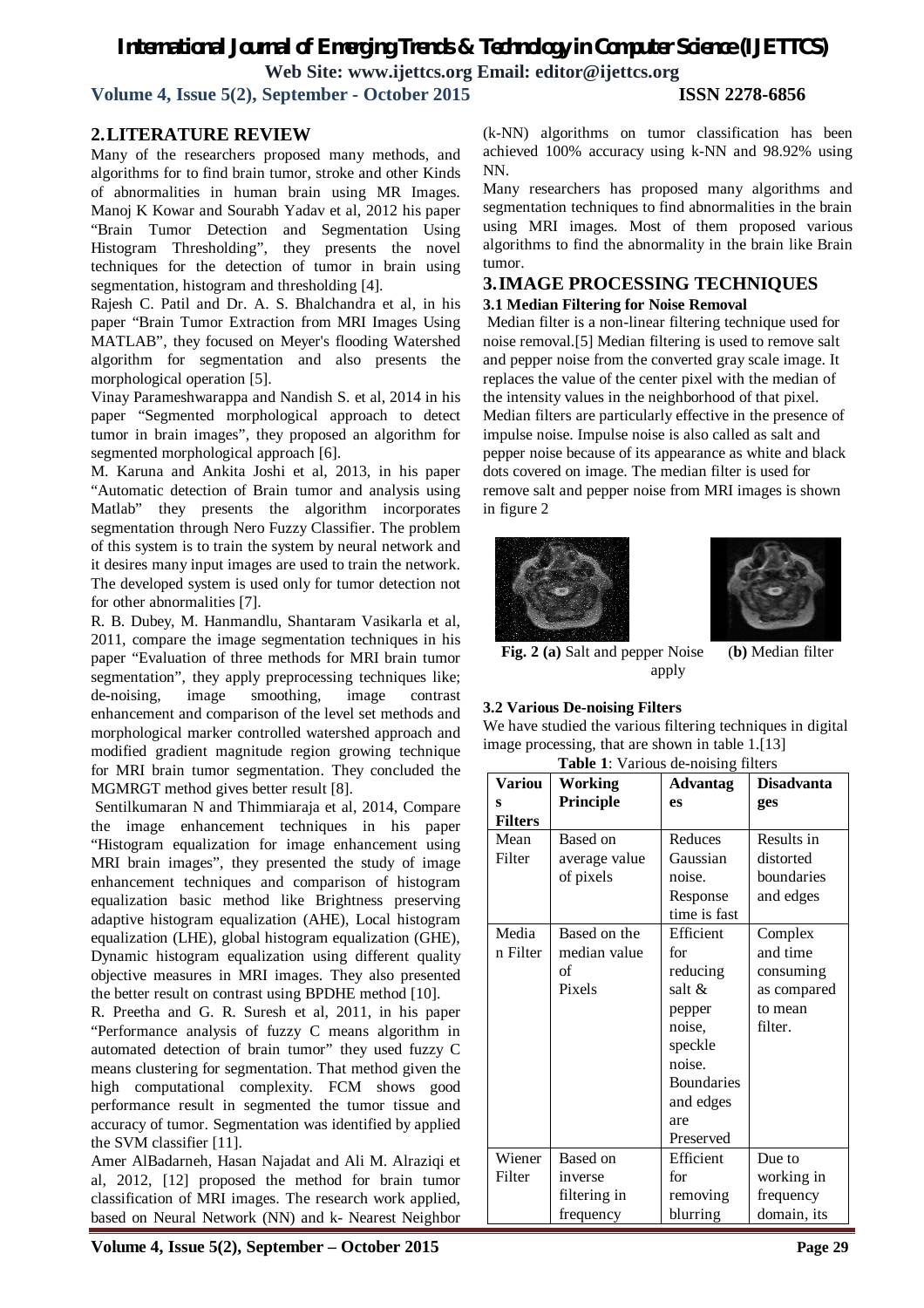# *International Journal of Emerging Trends & Technology in Computer Science (IJETTCS)* **Web Site: www.ijettcs.org Email: editor@ijettcs.org Volume 4, Issue 5(2), September - October 2015 ISSN 2278-6856**

|                                                  | domain                                                            | effects<br>from<br>images                                                                     | speed is<br>slow.<br>Doesn't<br>provide good<br>results<br>for speckle<br>noise. |
|--------------------------------------------------|-------------------------------------------------------------------|-----------------------------------------------------------------------------------------------|----------------------------------------------------------------------------------|
| Hybrid<br>Filter                                 | Combination<br>of median and<br>wiener filter                     | Removes<br>speckle<br>noise,<br>impulse<br>noise and<br>blurring<br>effects<br>from<br>images | Complex<br>and time<br>consuming                                                 |
| Modifi<br>ed<br>hybrid<br>median<br>Filter       | Combination<br>of mean and<br>median<br>Filter                    | Efficient<br>for<br>removing<br>speckle,<br>salt and<br>pepper and<br>Gaussian<br>noise       | Computation<br>time is more<br>as<br>compared to<br>simple<br>median<br>filter   |
| Morph<br>ology<br><b>Based</b><br>De-<br>noising | Based on<br>Morphological<br>opening<br>and closing<br>Operations | Efficient<br>and<br>producing<br>better<br>results as<br>compared<br>to other<br>filters      |                                                                                  |

#### **3.3 Image Enhancement**

Poor contrast is one of the defects found in acquired image. The effect of that defect has great impact on the contrast of image. When contrast is poor the contrast enhancement method plays an important role. In this case the gray level of each pixel is scaled to improve the contrast. Contrast enhancements improve the visualization of the MRI images. [8] contrast enhancement technique is used for enhance the MRI image is shown in figure 3





 **Fig.3 (a)** Reduced Contrast **Fig. 3 (b)** Increase contrast

#### **3.4Edge Detection**

Edge detection is an image processing technique for finding the boundaries of objects within images. It works by detecting discontinuities in brightness. Edge detection is used for image segmentation and data extraction in areas such as image processing, computer vision, and machine vision. Common edge detection algorithms include methods like Sobel, Canny, Prewitt, Log, and Zero cross. Edge detection methods are used for finding object boundaries from MRI images and the results are shown in figure 4



**Fig. 4** (a) Log operator (b) Sobel operator (c) Canny operator (d) Prewitt operator (e) Zero cross operator

#### **3.5 Threshold**

Image threshold is a simple, effective, way of partitioning an image into a foreground and background. This image analysis technique is a type of image segmentation that isolates objects by converting gray scale images into binary images. Image threshold is most effective in images with high levels of contrast, threshold technique is apply on input MRI image by changing the threshold value and the result shown in figure 5.



**Fig. 5.** Threshold applied image

#### **3.6 Histogram**

Histogram is nothing but the graphical representation of an image. The histogram of a digital image with gray levels in the range [0, L-1] is a discrete function.[9] The histogram of an image mostly represents the comparative frequency of the various gray levels in the image.[10] histogram techniques apply on input MRI image and result shown in figure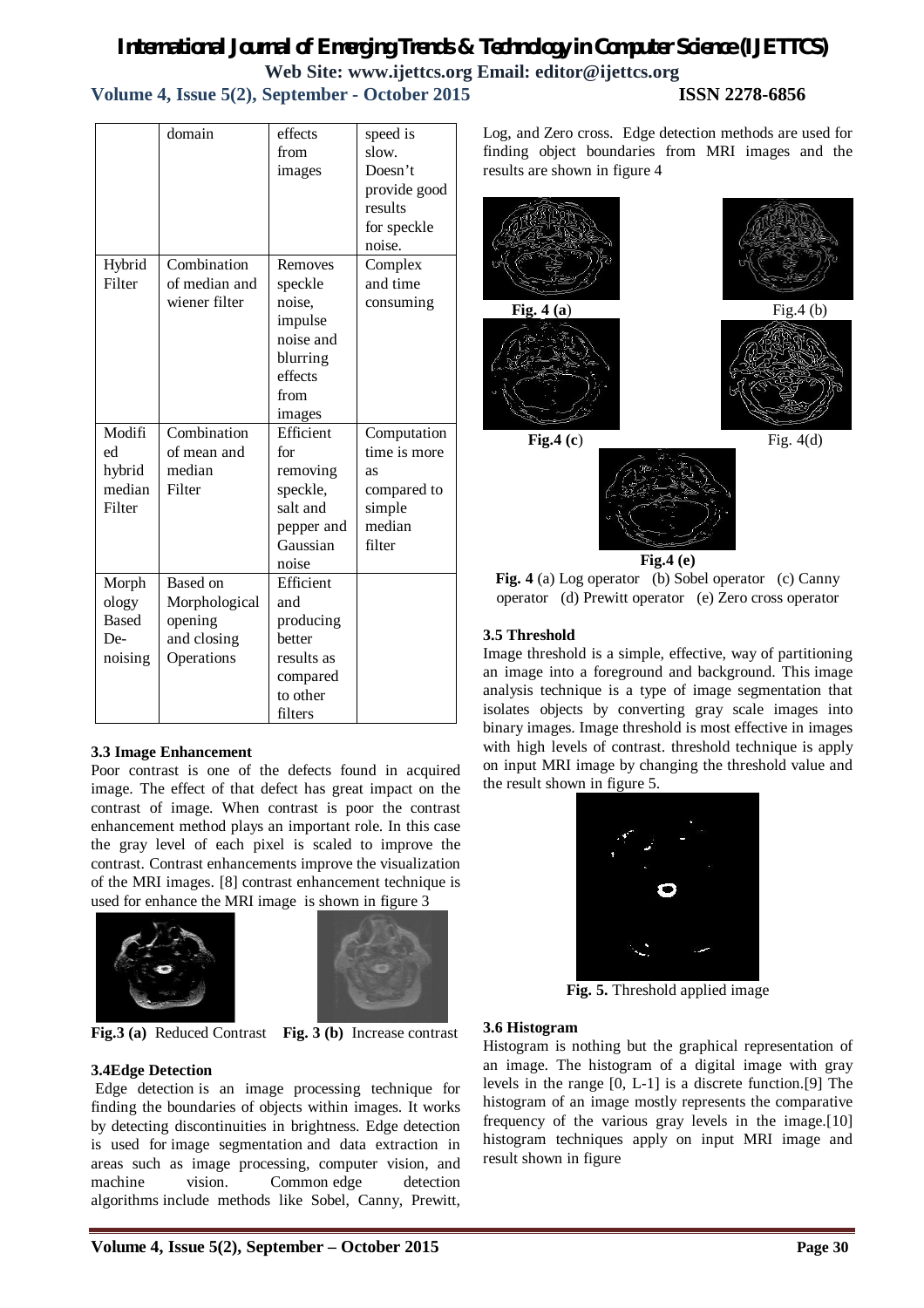# *International Journal of Emerging Trends & Technology in Computer Science (IJETTCS)* **Web Site: www.ijettcs.org Email: editor@ijettcs.org**

**Volume 4, Issue 5(2), September - October 2015 ISSN 2278-6856**



**Fig. 6 (a)** histogram applied image



**Fig. 6 (b)** histogram of Fig. 6 (a)

### **3.7Morphological Operation**

Morphological operation used as an image processing tools for sharpening the regions. [2] Morphological image processing is a collection of non-linear operations related to the shape or morphology of features in an image. The erosion and dilation methods are use for morphological operation.[16]

#### **3.8 Segmentation**

Image segmentation is the process of partitioning a digital image into multiple segments. Image Segmentation is typically used to locate objects and boundaries in image, image segmentation is the process of assigning a label to every pixel in an image such that pixels with the same label share certain visual characteristics [14]. The different segmentation techniques are shown in table 2 [2]- [15].

| Various           | <b>Advantages</b>     | <b>Disadvantages</b>  |  |
|-------------------|-----------------------|-----------------------|--|
| <b>Techniques</b> |                       |                       |  |
| Active contour    | • Use active          | $\bullet$ Should find |  |
| method            | contour               | strong image          |  |
|                   | Models.               | gradients to drive    |  |
|                   | • Preserves           | the contour.          |  |
|                   | global line           | • Lacking accuracy    |  |
|                   | shapes                | with weak image       |  |
|                   | efficiently.          | boundaries and        |  |
|                   |                       | image noise.          |  |
| Watersheds        | •Based on             | $\bullet$ Over        |  |
| Method            | mathematical          | segmentation          |  |
|                   | morphology            |                       |  |
|                   | • Helps to            |                       |  |
|                   | improve the           |                       |  |
|                   | capture range         |                       |  |
| Threshold         | $\bullet$ Try to find | • The detected        |  |
| method            | edge pixels           | edges are consisted   |  |

|              | while eliminate    | of discrete          |
|--------------|--------------------|----------------------|
|              | the                | pixels and may be    |
|              | noise influence.   | Incomplete or        |
|              | • Use gradient     | discontinuous.       |
|              | magnitude to       | • Computationally    |
|              | find the potential | Expensive            |
|              | edge pixels        |                      |
| Seed region  | • correctly        | • it requires manual |
| growing      | separate the       | interaction to       |
|              | regions that have  | obtain seed point    |
|              | the same           |                      |
|              | properties         |                      |
|              | • determine the    |                      |
|              | seed points        |                      |
| Marker based | • It remove the    |                      |
| Watershed    | over               |                      |
|              | segmentation       |                      |
|              | problem, which     |                      |
|              | occur in           |                      |
|              | watershed          |                      |
|              | segmentation       |                      |

# **4 CONCLUSION**

MRI images are best suitable for brain tumor detection. In this study Digital Image Processing Techniques are important for brain tumor detection by MRI images. The preprocessing techniques include different methods like Filtering, Contrast enhancement, Edge detection is used for image smoothing. The preprocessed images are used for post processing operations like; threshold, histogram, segmentation and morphological, which is used to enhance the images.

### **References**

- [1] Deepak C. Dhanwani, Mahip M. Bartere, "Survey on various techniques of brain tumour detection from MRI images", IJCER, Vol.04, issue.1, Issn 2250- 3005, January 2014, pg. 24-26.
- [2] Megha A joshi, D. H. Shah, "Survey of brain tumor detection techniques through MRI images", AIJRFANS, ISSN: 2328-3785, March-May 2015, pp.09
- [3] Poonam, Jyotika Pruthi, "Review of image processing techniques for automatic detection of tumor in human brain", IJCSMC, Vol.2, Issue.11, November 2013, pg.117-122.
- [4] Manoj K Kowear and Sourabh Yadev, "Brain tumor detection and segmentation using histogram thresholding", International Journal of engineering and Advanced Technology, April 2012.
- [5] Rajesh C. patil, A.S. Bhalchandra, "Brain tumor extraction from MRI images Using MAT Lab", IJECSCSE, ISSN: 2277-9477, Volume 2, issue1.
- [6] Vinay Parmeshwarappa, Nandish S, "A segmented morphological approach to detect tumor in brain images", IJARCSSE, ISSN: 2277 128X , volume 4, issue 1, January 2014